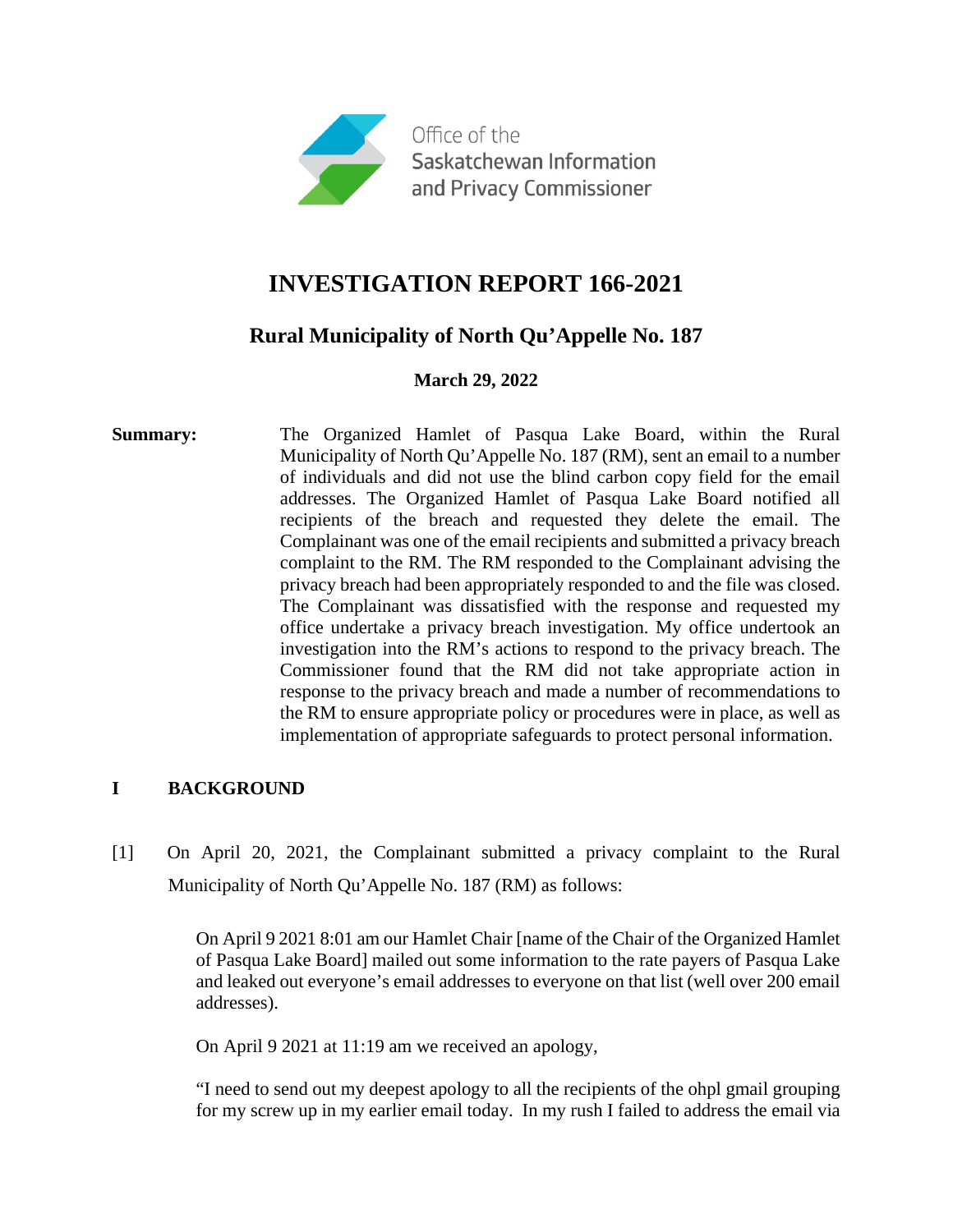bcc and unfortunately everyone's email address can be viewed, which should never have happened. It is my hope that everyone will respect each other's right to privacy and not to use for nefarious purposes. PLEASE DELETE THE EMAIL IMMEDIATELY.

Again my deepest regrets.

[name of the Chair of the Board of the Organized Hamlet of Pasqua Lake] OHPL Chair"

I waited for the RM meeting on April 13 2021 to see if it would be mentioned and nothing, I waited for the Hamlet meeting on April 20 2021 again nothing was mentioned about this serious offence.

To me this is a huge breach in trust and an invasion of privacy and nothing was said, mentioned or done on the RM or Hamlet level. …

[2] On May 3, 2021, the RM responded to the Complainant stating:

This letter is a follow up in response to your complaint regarding the release of personal email addresses by the Chair of the Pasqua Lake Hamlet Board. As noted on April 9<sup>th</sup>, 2021 at approximately 8:01 a.m., the Hamlet Chair, [name of the Chair of the Organized Hamlet of Pasqua Lake Board], sent our a notice under the Hamlet's Gmail account which included all email addresses for that particular group.

On April 26, 2021, a review of the complaint and process was carried out. In accordance with the requirements of the Office of the Saskatchewan Information and Privacy Commissioner, the following steps are to be taken when a privacy breach occurs –

- 1. Contain the breach as soon as possible.
- 2. Notify the affected individuals at first reasonable opportunity.
- 3. Investigate the situation
- 4. Prevent.

Upon reviewing the events of April 9<sup>th</sup> with [name of the Chair of the Organized Hamlet of Pasqua Lake Board], the following was identified. As stated above, the release of emails occurred at approximately 8:01 a.m. Upon realizing the situation, [name of the Chair of the Organized Hamlet of Pasqua Lake Board] sent out a follow up email on April  $9<sup>th</sup>$  at 11:19 a.m... apologizing for the action; explaining the reason why it occurred and asking affected parties to respect others right to privacy and not sue for nefarious purposes (quote). Also in [name of the Chair of the Organized Hamlet of Pasqua Lake Board]'s follow up email, he clearly states those receiving the email to "delete the email immediately".

[Name of the Chair of the Organized Hamlet of Pasqua Lake Board]'s actions regarding the follow up email would relate to Steps 1 and 2, "Contain and Notify", as outlined by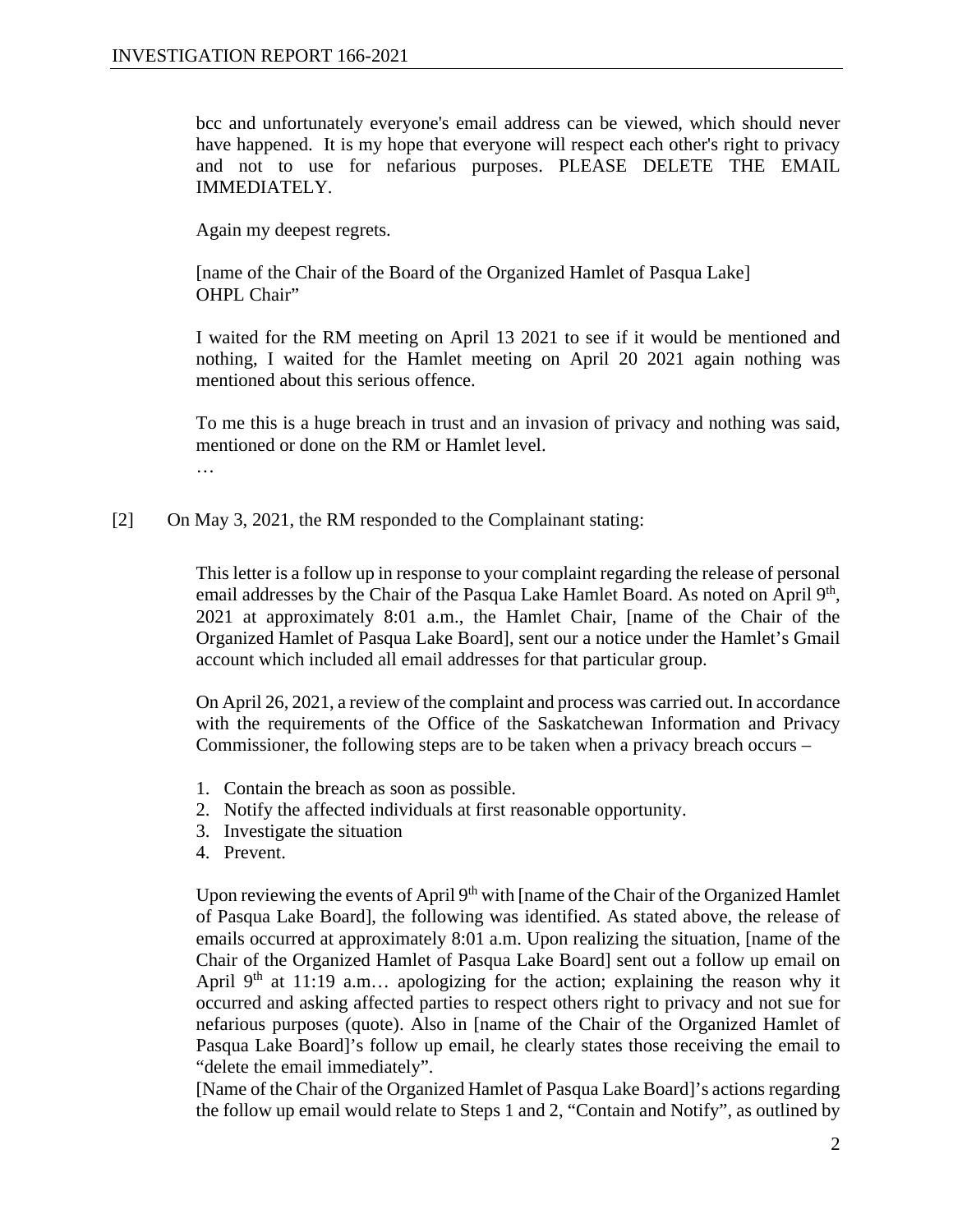the Privacy Commissioners Office. The review conducted on April 26, relates to Step 3, "Investigate". With respect to Step 4, "Prevent", [name of the Chair of the Organized Hamlet of Pasqua Lake Board]'s actions at the time were not intentional, nor malicious in nature and appear to be an unfortunate mistake.

[Name of the Chair of the Organized Hamlet of Pasqua Lake Board] is remorseful in the realization of his actions that, in his haste to sent out the email, he made this error and he stated that he will take the time necessary to ensure that any future communication will include the Blind Copy (Bcc) component for recipients to ensure this situation does not re-occur.

R.M. 187 of North Qu'Appelle feels this matter has been dealt with and is closed. If you wish to pursue this issue further, you can contact the Office of the Privacy Commissioner or the Provincial Ombudsman.

[3] On July 13, 2021, my office notified the Complainant and the RM that my office would be investigating the matter.

# **II DISCUSSION OF THE ISSUES**

#### **1. Do I have jurisdiction?**

- [4] As noted above, the Chair of the Organized Hamlet of Pasqua Lake Board sent an email to a number of individuals and did not use the blind carbon copy filed for the email addresses. After sending the email, the Chair of Organized Hamlet of Pasqua Lake Board apologized for the oversight and requested all recipients delete the email. The Complainant, one of the email recipients, had concerns with this incident and contacted the RM to submit a privacy breach complaint. The RM responded advising the breach had been appropriately responded to. I will first address which body qualifies as a local authority under *The Local Authority Freedom of Information and Protection of Privacy Act* (LA FOIP).
- [5] Section 2(f)(i) of LA FOIP provides that a municipality qualifies as a local authority. *The Municipalities Act* defines a municipality at section 2(1)(w) as "a town, village, resort village, rural municipality or restructure municipality." Section 2(1)(rr) of *The Municipalities Act* provides that rural municipality "means a rural municipality incorporated or continued pursuant to this Act." Organized Hamlet is defined at section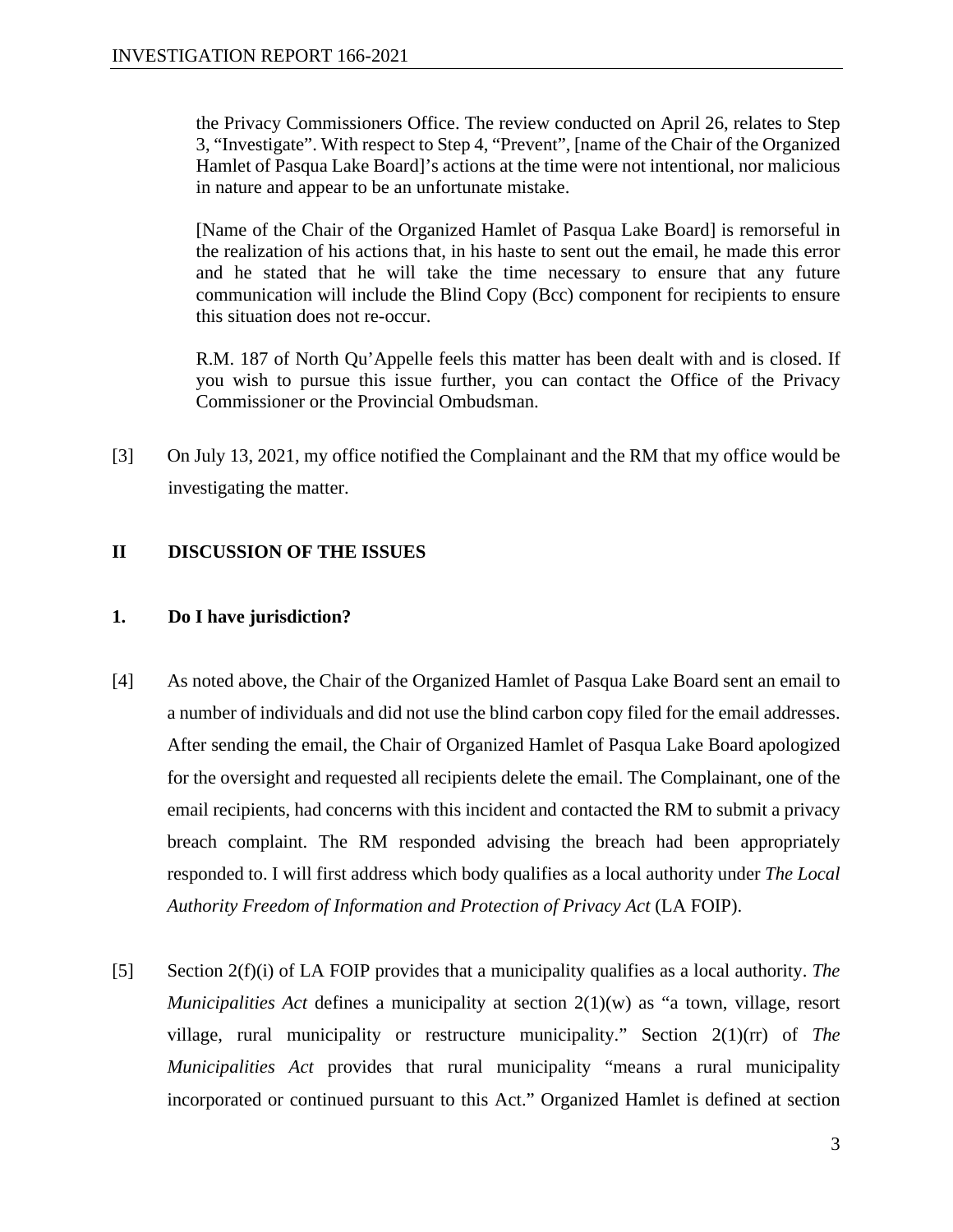2(1)(x) of *The Municipalities Act* as "an area declared to be an organized hamlet by order of the minister pursuant to this Act or any former Act providing for the establishment of organized hamlets."

[6] Further, sections 49(3) and 51(1) of *The Municipalities Act* provides:

**49**(3) Notwithstanding any other provision of this Act, at the request of a hamlet board, the minister may designate an organized hamlet with a population in excess of 100 as a separate division within the rural municipality in which the organized hamlet is located, to be represented by its own councillor. …

**51**(1) Subject to subsections (2) and (3), the persons within an organized hamlet may apply to the minister, in accordance with the procedures set out in Division 2 for the incorporation of the organized hamlet as a resort village or village.

[7] The Government of Saskatchewan's website provides the following regarding organized hamlets:

> Organized hamlets (OH) are designated by Minister's order, have a legal boundary and are also governed by a RM. The residents of an OH elect a three-person advisory board to represent the community to the RM council. The RM is the legal governing body.

[https://www.saskatchewan.ca/government/municipal-administration/community](https://www.saskatchewan.ca/government/municipal-administration/community-planning-land-use-and-development/municipal-status-and-boundary-changes/establishing-an-organized-hamlets)[planning-land-use-and-development/municipal-status-and-boundary](https://www.saskatchewan.ca/government/municipal-administration/community-planning-land-use-and-development/municipal-status-and-boundary-changes/establishing-an-organized-hamlets)[changes/establishing-an-organized-hamlets](https://www.saskatchewan.ca/government/municipal-administration/community-planning-land-use-and-development/municipal-status-and-boundary-changes/establishing-an-organized-hamlets)

- [8] The Organized Hamlet of Pasqua Lake is an Organized Hamlet within the RM. The RM is a municipality, and therefore is a local authority pursuant to section 2(f)(i) of LA FOIP. Therefore, I have jurisdiction to investigate this matter.
- [9] The RM, as the body that qualifies as a local authority, is responsible to ensure all RM staff, members of the RM council and members of its Organized Hamlet boards are compliant with LA FOIP.
- **2. Is personal information involved and is LA FOIP engaged?**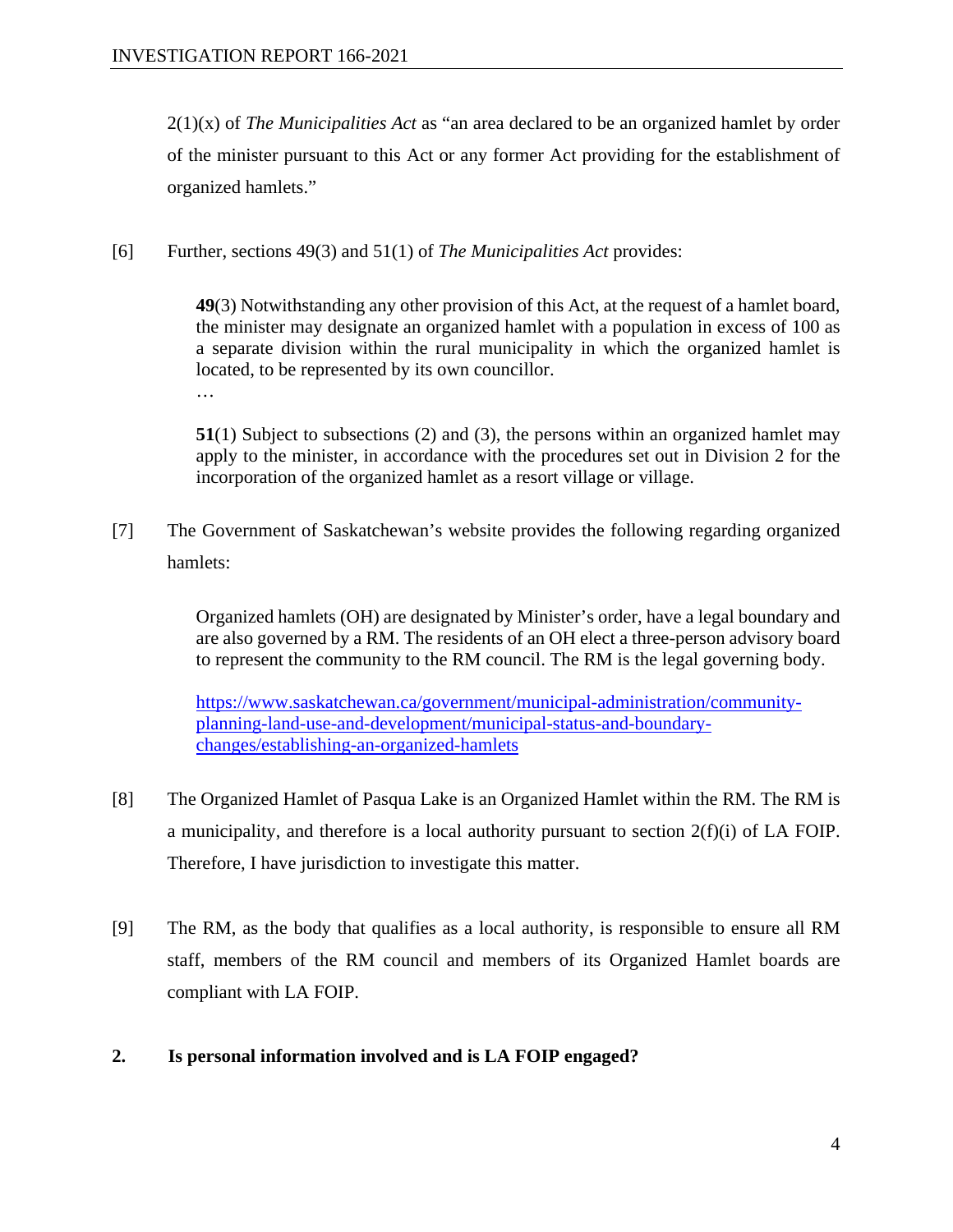[10] In order for LA FOIP to be engaged in a privacy breach investigation, there must be personal information, as defined by section 23(1) of LA FOIP, involved. Section 23(1) of LAFOIP provides:

> **23**(1) Subject to subsections (1.1) and (2), "personal information" means personal information about an identifiable individual that is recorded in any form…

- [11] The list provided at subsection 23(1) of LA FOIP is not exhaustive; there are other types of information that may not be listed, but still considered personal information. To be personal information, I must consider if: 1) there is an identifiable individual; and 2) if the information is personal in nature. The definitions of each are as follows:
	- Identifiable means it must be reasonable to expect that an individual may be identified if the information were disclosed.
	- Personal in nature means that it reveals something about the individual.
- [12] In my office's [Investigation Report 212-2019,](https://oipc.sk.ca/assets/lafoip-investigation-212-2019.pdf) my office discussed if personal email addresses were considered to be personal information:

[8] The email contains the Complainant's first letter of their first name and complete last name and is their personal email address. This is also the case for the other individuals, in this matter, whose personal (non-business-related) email addresses containing either their partial or full name were also disclosed by the City, as well as why the email was being sent.

[9] In Investigation Report 230-2017, 237-2017, 238-2017, 240-2017 regarding Good Spirit School Division, I considered a matter whereby a principal disclosed the list of all approved substitute teachers to another substitute teacher. In that matter, I found that the combination of information, which included data elements of first and last name, email address and notes about some of the teachers, qualified as personal information pursuant to subsection 23(1) of LA FOIP. Similarly, I find that personal information is involved in this matter.

[10] As the City has not disputed that a breach occurred, my next step is to review how the City managed the breach.

[13] As was the case in the investigation involving the City of Regina, the RM has not disputed that the information at issue qualifies as personal information and that a breach occurred. Therefore, I find that personal information is involved and that LA FOIP is engaged.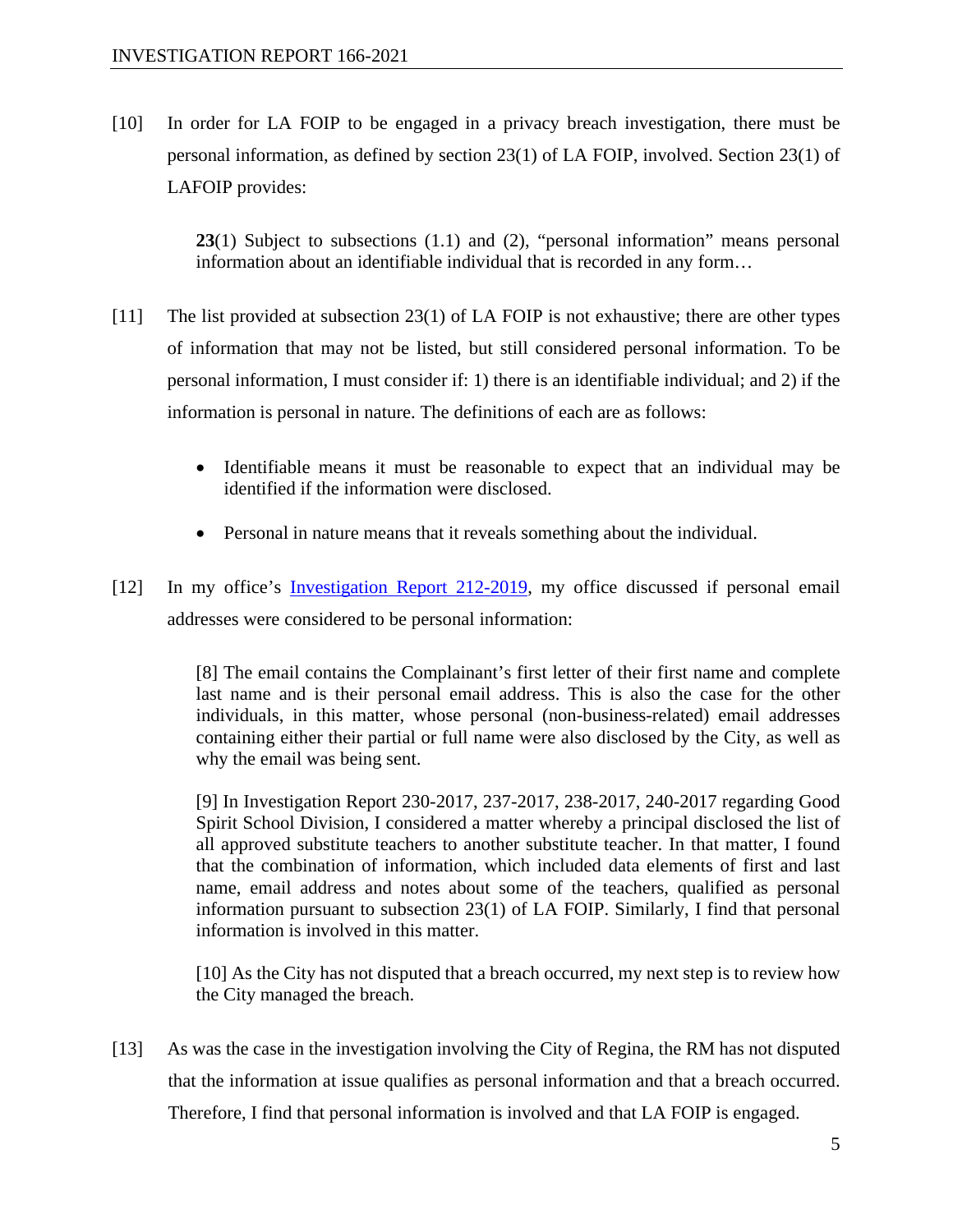[14] In the next section of the Report, I will consider the actions taken by the RM to respond to the privacy breach.

### **3. Did the RM respond appropriately to this privacy breach?**

- [15] In my office's resource, *[Privacy Breach Guidelines for Government Institutions and Local](https://oipc.sk.ca/assets/privacy-breach-guidelines-for-government-institutions-and-local-authorities.pdf)  [Authorities](https://oipc.sk.ca/assets/privacy-breach-guidelines-for-government-institutions-and-local-authorities.pdf)*, updated September 2021 (*Privacy Breach Guidelines*), I recommend four best practice steps in responding to a privacy breach:
	- Contain the privacy breach
	- Notification
	- Investigate the breach
	- Prevent future breaches.

(Privacy Breach Guidelines, pp. 4-7)

[16] I will use these steps to assess the RM's response to the breach.

#### *Contain the breach*

- [17] Soon after a local authority learns of a privacy breach, it should contain and recover any personal information/personal health information that is involved. This will require determining how broad the privacy breach is and what type of records are involved.
- [18] On the same day, after realizing the error, the head of the Board of the Organized Hamlet of Pasqua Lake sent an email to all those that had received the email requesting they delete the email. It does not appear that there was a request for the individuals to confirm the email had been deleted, as such, it is not clear if this breach has been fully contained.
- [19] While steps were taken to contain the breach in a timely manner, in the future the RM, may want to consider what other actions could be taken. This may include attempting to recall the email and/or requesting recipients respond confirming the email has been deleted.
- [20] I find that the RM has not fully contained the privacy breach.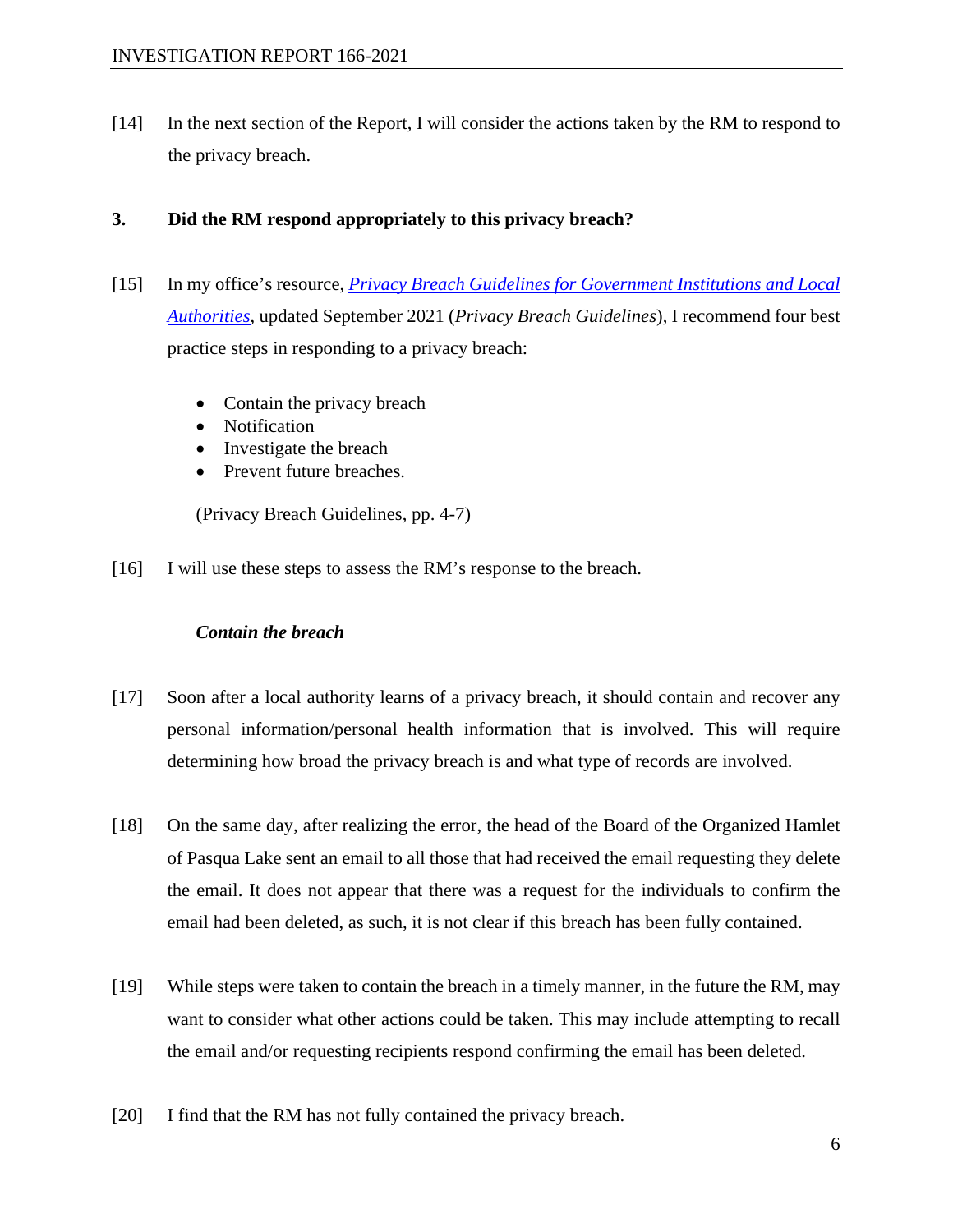#### *Notify affected individuals*

- [21] Notice to affected individuals should happen as soon as possible when learning of a breach. Notifying an individual that their personal information has been inappropriately accessed or disclosed is important for a number of reasons. Not only do individuals have a right to know, they need to know in order to protect themselves from potential harm that may result from the inappropriate disclosure. Unless there is compelling reason not to, local authorities should always provide notification.
- [22] The Chair of the Board of the Organized Hamlet of Pasqua Lake sent an email to all recipients advising of the error. However, there are other elements that the RM should ensure are in notifications to affected individuals. My office's *Privacy Breach Guidelines*  suggests the following elements be included in notification to affected individuals:

Notifications should include the following:

- a description of the breach (a general description of what happened);
- a detailed description of the personal information involved (e.g. name, credit card numbers, medical records, financial information, etc.);
- a description of possible types of harm that may come to them as a result of the privacy breach;
- steps taken and planned to mitigate the harm and to prevent future breaches;
- if necessary, advice on actions the individual can take to further mitigate the risk of harm and protect themselves (e.g. how to contact credit reporting agencies, how to change a health services number or driver's license number etc.);
- contact information of an individual within your organization who can answer questions and provide further information;
- a notice that individuals have a right to complain to the IPC (provide contact information); and
- recognition of the impacts of the breach on affected individuals and, an apology.
- [23] Public bodies should also consider proactively reporting privacy breaches to my office. This means that when a public body learns of a breach, it reports the incident to my office. While proactively reporting is not mandatory, my office does encourage public bodies to proactively report. If my office determines the breach has been responded to appropriately, there may be an opportunity to informally resolve the matter, rather than issuing a public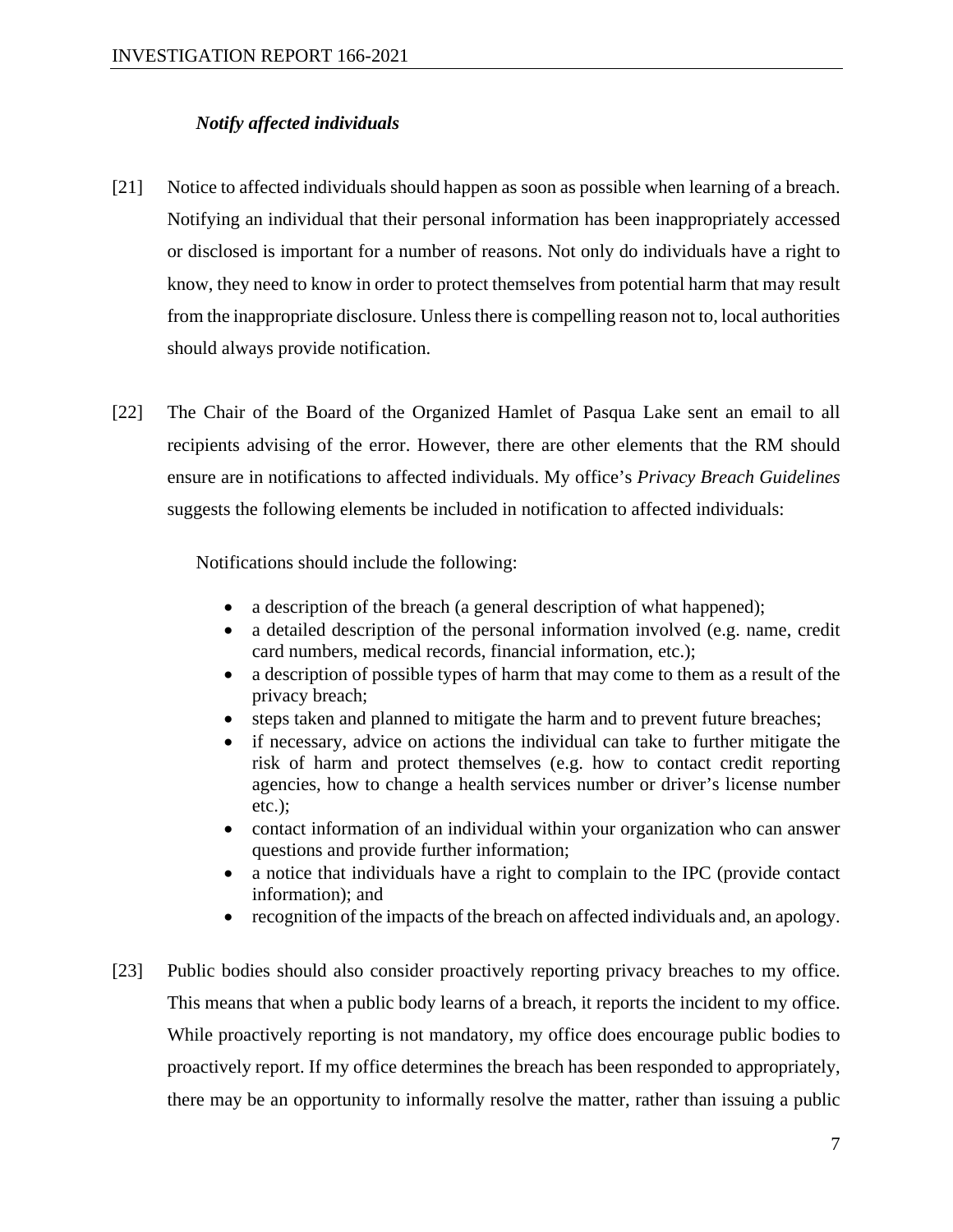report on the matter. Some advantages of proactively reporting are discussed in my office's *Privacy Breach Guidelines*:

Some of the benefits of proactively reporting include:

- may reduce the need for the IPC to issue a report on the matter;
- receive timely, expert advice from the IPC: the IPC can help guide the public body on what to consider, what questions to ask and what parts of the legislation may be applicable;
- should the media get wind of the privacy breach, the public body can assure the public that it is working with the IPC to address the matter; and
- should affected individuals contact the IPC, we can assure the individuals that we are working with your organization.
- [24] I find that the RM notification to the affected individuals did not include all of the recommended elements for a notification.

#### *Investigate the breach*

- [25] Investigating the privacy breach to identify the root cause is key to understanding what happened. Identifying the root cause will help prevent similar breaches in the future. The internal investigation should also consider whether the safeguards that were in place at the time of the incident were adequate.
- [26] The RM's response to my office's notification that we would be undertaking an investigation indicates that the breach occurred due to human error. Its response did not address what safeguards were in place at the time of the incident. My office followed up with the RM to inquire if the RM had a privacy policy or email policy in place. As well, my office inquired if the RM or the Organized Hamlet of Pasqua Lake conducts privacy training for its staff and council/board. The RM responded on February 24, 2022, advising the RM does not have a privacy policy. It also advised that neither the RM Council nor the Organized Hamlet Boards have received any privacy training, however the Administrator and Assistant Administrator had taken part in some past workshops and seminars put on by the Saskatchewan Rural Municipal Administrators Association. The RM did advise that the Organized Hamlet of Pasqua Lake had a communications policy. The RM provided my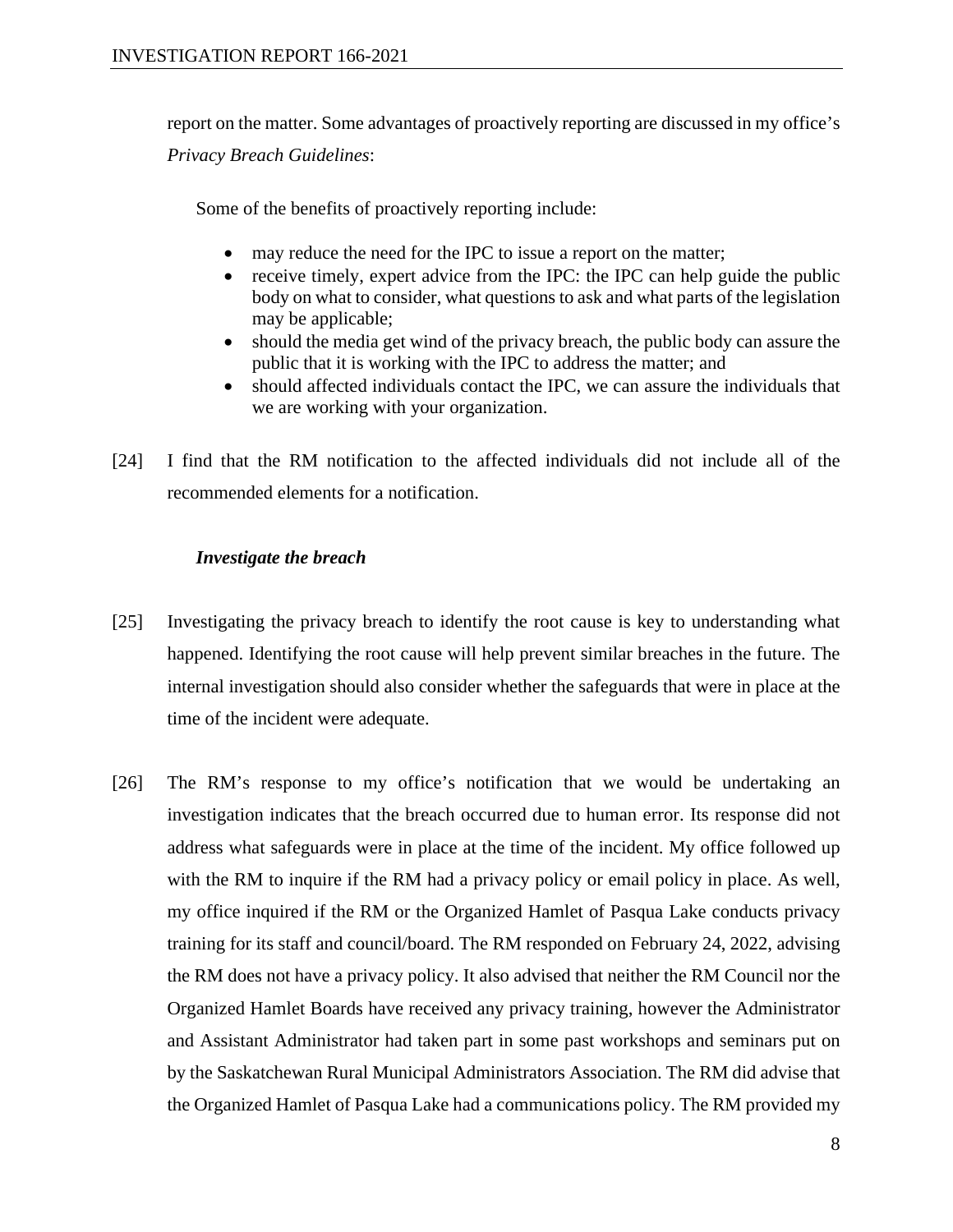office with a copy of this policy. However, in reviewing this policy, it discusses that electronic communications will be sent to individuals that have provided email addresses. It does not address risks and safeguards for the electronic communication of personal information.

[27] Section 23.1 of LA FOIP provides the following regarding the duty to protect:

**23.1** Subject to the regulations, a local authority shall establish policies and procedures to maintain administrative, technical and physical safeguards that:

(a) protect the integrity, accuracy and confidentiality of the personal information in its possession or under its control;

(b) protect against any reasonably anticipated:

(i) threat or hazard to the security or integrity of the personal information in its possession or under its control;

(ii) loss of the personal information in its possession or under its control; or

(iii) unauthorized access to or use, disclosure or modification of the personal information in its possession or under its control; and

- (c) otherwise ensure compliance with this Act by its employees.
- [28] My office's *Privacy Breach Guidelines* provides the following regarding the duty to protect personal information:

FOIP, LA FOIP, and their Regulations provide reasons a public body should collect, use, and disclose personal information. Any collections, uses, or disclosures unauthorized by FOIP or LA FOIP would be a privacy breach. Additionally, FOIP and LA FOIP each include an explicit duty on public bodies to protect personal information (see sections 24.1 of FOIP and 23.1 of LA FOIP).

Sections 24.1 of FOIP and 23.1 of LA FOIP require that a public body have administrative, technical and physical safeguards to protect personal information.

*Administrative safeguards* are controls that focus on internal organization policies, procedures, and maintenance of security measures that protect personal information. Examples include written policies and procedures, annual training for employees, confidentiality agreements, agreements with information management service providers (IMSPs), auditing programs, records retention and destruction schedules, and access restrictions.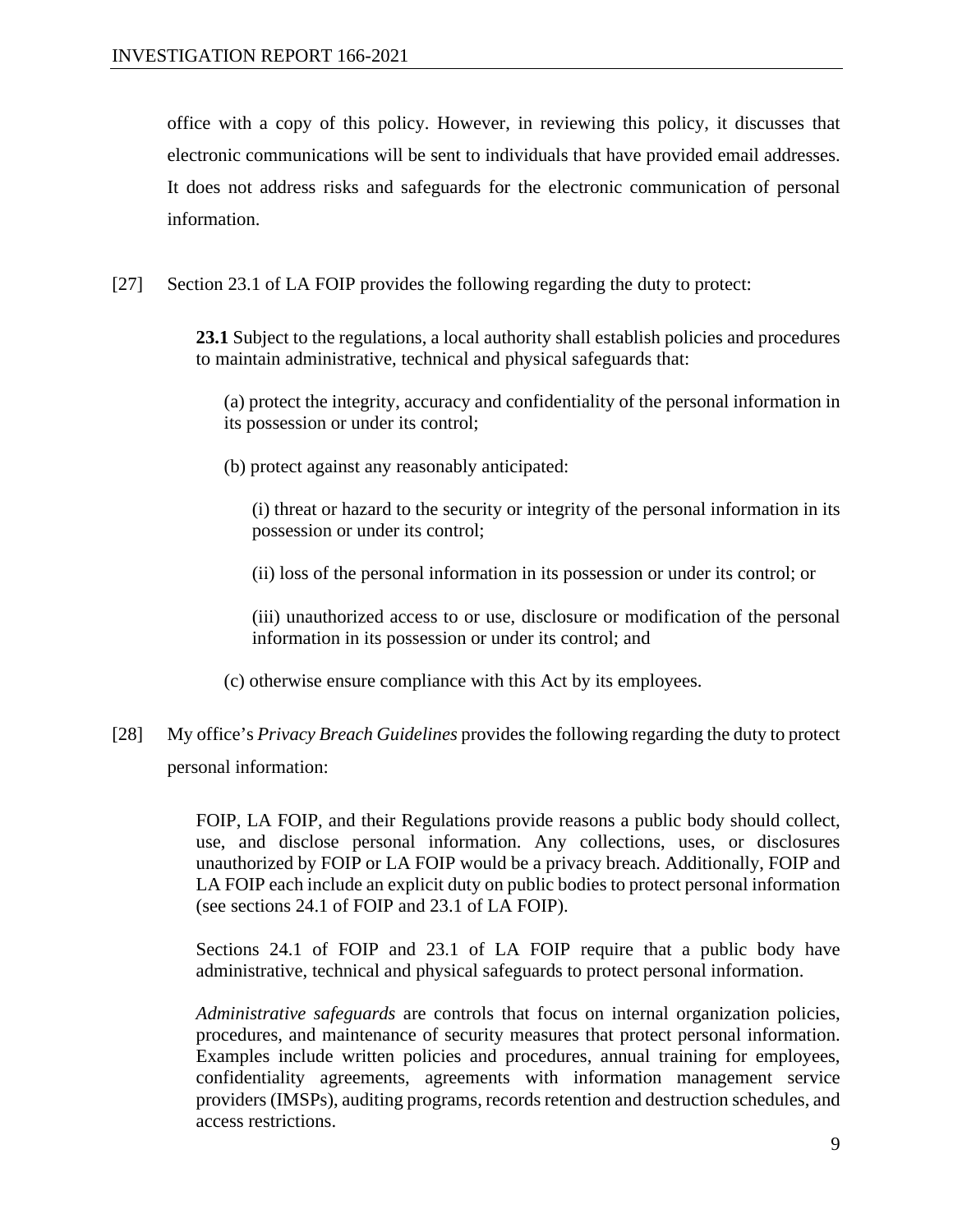*Technical safeguards* are the technology and the policy and procedures for its use that protect personal information and control access to it. Examples include separate user identifications, passwords, firewalls, identification and authentication controls, virus scanners, and audit capabilities in digital systems.

*Physical safeguards* are physical measures, policies, and procedures to protect personal information and related buildings and equipment from unauthorized intrusion and natural and environmental hazards. Examples include locked filing cabinets, offices and storage rooms, alarm systems, and clean desk approaches.

Sections 24.1(a) of FOIP and 23.1(a) of LA FOIP indicate that a public body must protect the integrity, accuracy and confidentiality of the personal information in its possession or under its control.

…

*Confidentiality* implies a trust relationship between the person supplying information and the individual or organization collecting or using it.

Sections 24.1(b) of FOIP and 23.1(b) of LA FOIP indicate that public bodies must protect against any reasonably anticipated:

- threat or hazard to the security or integrity of the personal information in its possession or under its control;
- loss of the personal information in its possession or under its control; and/or
- unauthorized access to or use, disclosure or modification of the personal information in its possession or under its control.

*Threat* means a sign or cause of possible harm. *Hazard* means a risk, peril, or danger.

*Security* means a condition of safety or freedom from fear or danger.

…

Unauthorized disclosure refers to the act of revealing, showing, providing copies, selling, giving, or relaying the content of personal information in ways that are not permitted under sections, 29 or 30 of FOIP (sections 28 or 29 of LA FOIP).

Sections 24.1(c) of FOIP and 23.1(c) of LA FOIP indicate that public bodies should have education programs in place for their employees which address the public body's duties under FOIP/LA FOIP, safeguards the public body has established, the need-toknow, and consequences for violating FOIP/LA FOIP. The Office of the Information and Privacy Commissioner (IPC) has indicated that annual training is best practice.

[29] The only safeguard that was in place was a communication policy that did not address the RM's privacy obligations when using electronic communications. I find that the RM did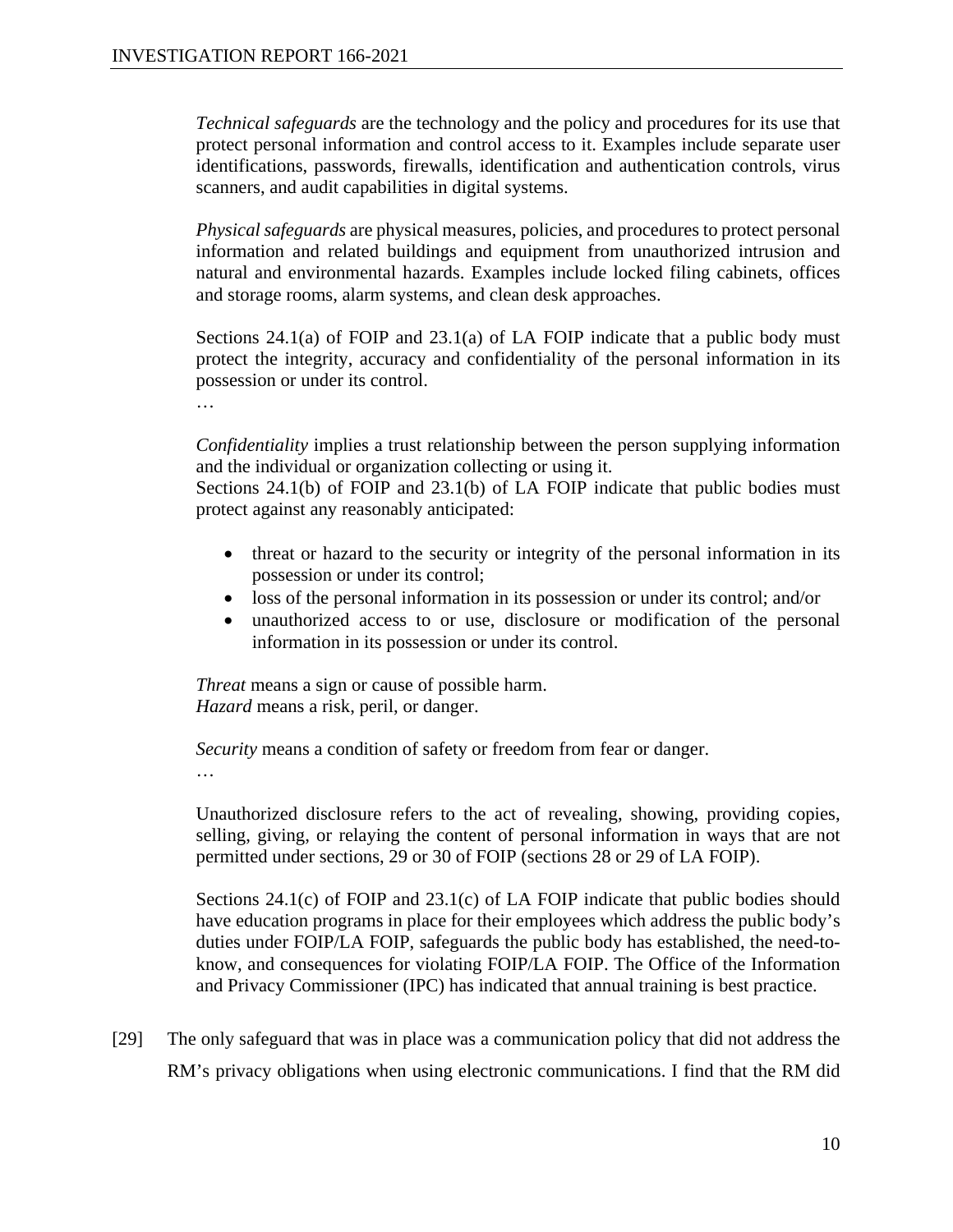not have appropriate safeguards in place at the time of the privacy breach to meet its duty to protect personal information pursuant to section 23.1 of LA FOIP.

- [30] I recommend the RM develop and implement a policy or procedure for responding to privacy breaches. This should include measures to contain a privacy breach, what parties should be notified of the privacy breach, and the elements to include in notification to affected individuals. As well, it should include what steps to take to investigate a privacy breach and consideration of preventative measures. The policy or procedures should also identify who the Privacy Officer is for the RM and direct the RM staff, members of the RM council and members of its Organized Hamlet boards to report privacy breach incidents to the Privacy Officer.
- [31] I recommend the RM develop and implement a privacy policy that addresses collection, use, disclosure and safeguarding of personal information to ensure it meets its obligations under LA FOIP.
- [32] I recommend the RM develop and implement a confidentiality agreement to be signed annually by all RM staff, members of the RM council and members of its Organized Hamlet boards.
- [33] I recommend the RM implement annual access and privacy training for all RM staff, members of the RM council and members of its Organized Hamlet boards.

#### *Plan for prevention*

- [34] Local authorities should be safeguarding personal information. Administrative, physical and technical safeguards should be reviewed regularly to determine their adequacy in protecting information, including after the discovery of a privacy breach.
- [35] As noted in the previous section of this Report, section 23.1 of LA FOIP provides the following regarding the duty to protect personal information by implementing appropriate safeguards. However, in this incident, I found that the RM did not have appropriate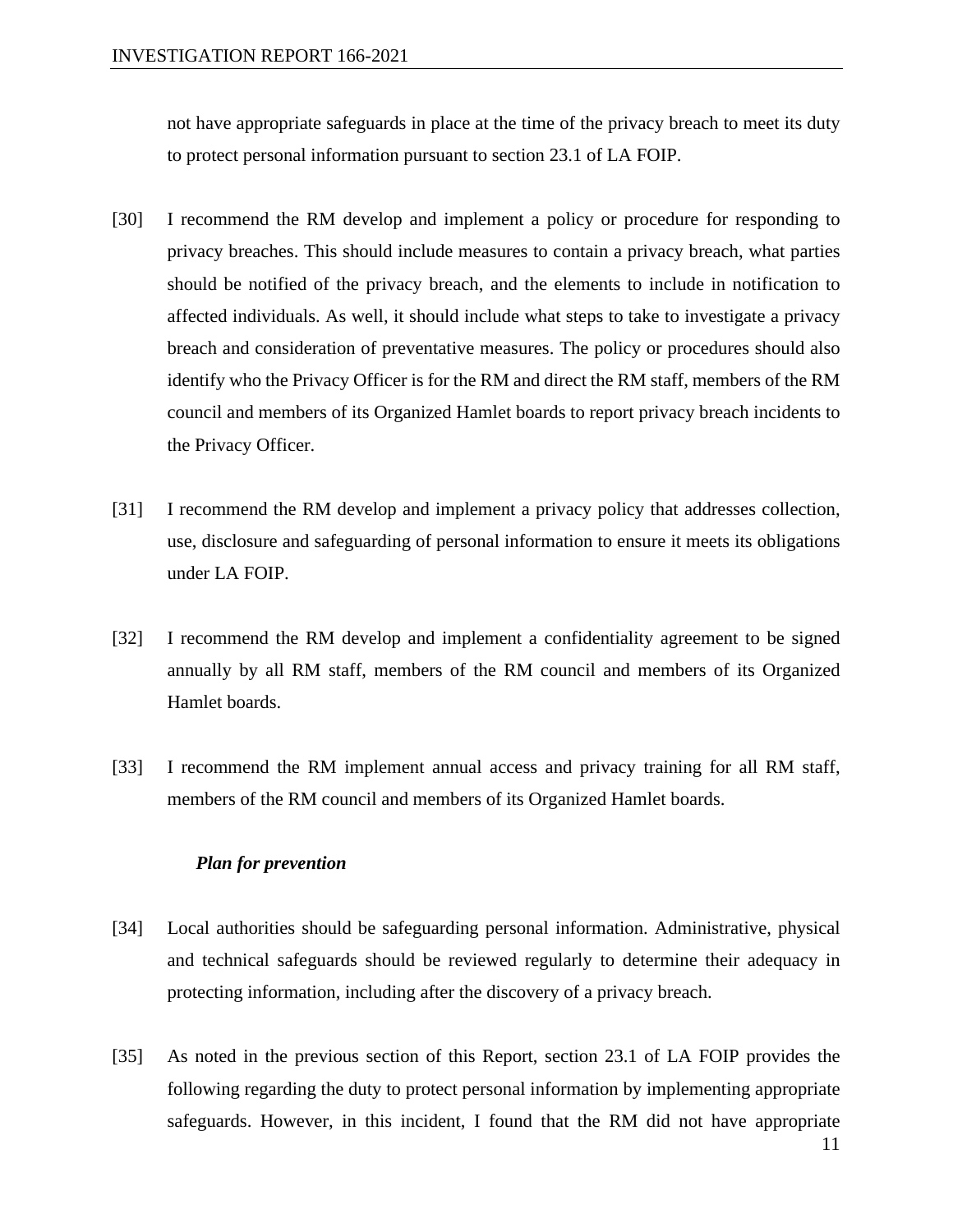safeguards in place. The RM indicated that, in the future, additional time would be taken to ensure email addresses were entered in the blind carbon copy (bcc) field to prevent future occurrences. The RM has taken corrective action to address this incident and I agree that taking additional time to ensure information is entered in the bcc field can assist with reducing errors. However, there are additional safeguards that the RM can implement to prevent future privacy breaches.

- [36] I find that the RM has not implemented sufficient safeguards to prevent future occurrences of privacy breaches.
- [37] In my office's [Investigation Report 212-2019,](https://oipc.sk.ca/assets/lafoip-investigation-212-2019.pdf) my office investigated a privacy breach incident involving a similar incident where email addresses were not entered into the bcc field. In that report, the Commissioner recommended the following:

[23] In its investigation report, the City stated its plan for prevention was to "[e]nsure procedures indicate use of bcc for group and email messaging". It appears, however, that the City has not added this to its procedures, although it stated, "we touch on that caution [using bcc] in privacy training and will be reinforcing the practice in future training". Providing this caution in training is a good step, and while I find that the City's plan for prevention was adequate, I recommend that the City follow-up on its initial goal of including the use of "bcc" in its written procedures, and implement safeguards, such as ensuring the "bcc" line shows up by default when sending an email, to prevent the same type of breach from occurring again in the future.

[38] The RM should implement similar measures. I also recommend the RM amend its communication policy, or develop and implement a policy for electronic communication, that addresses the use of the bcc field in emails to multiple personal email addresses and addresses the RM's obligations under LA FOIP for the safeguarding of personal information when using electronic communication. These measures should apply to RM staff, members of the RM council and members of its Organized Hamlet boards to reduce the likelihood of this error occurring again in the future.

#### **III FINDINGS**

[39] I find that I have jurisdiction to investigate this matter.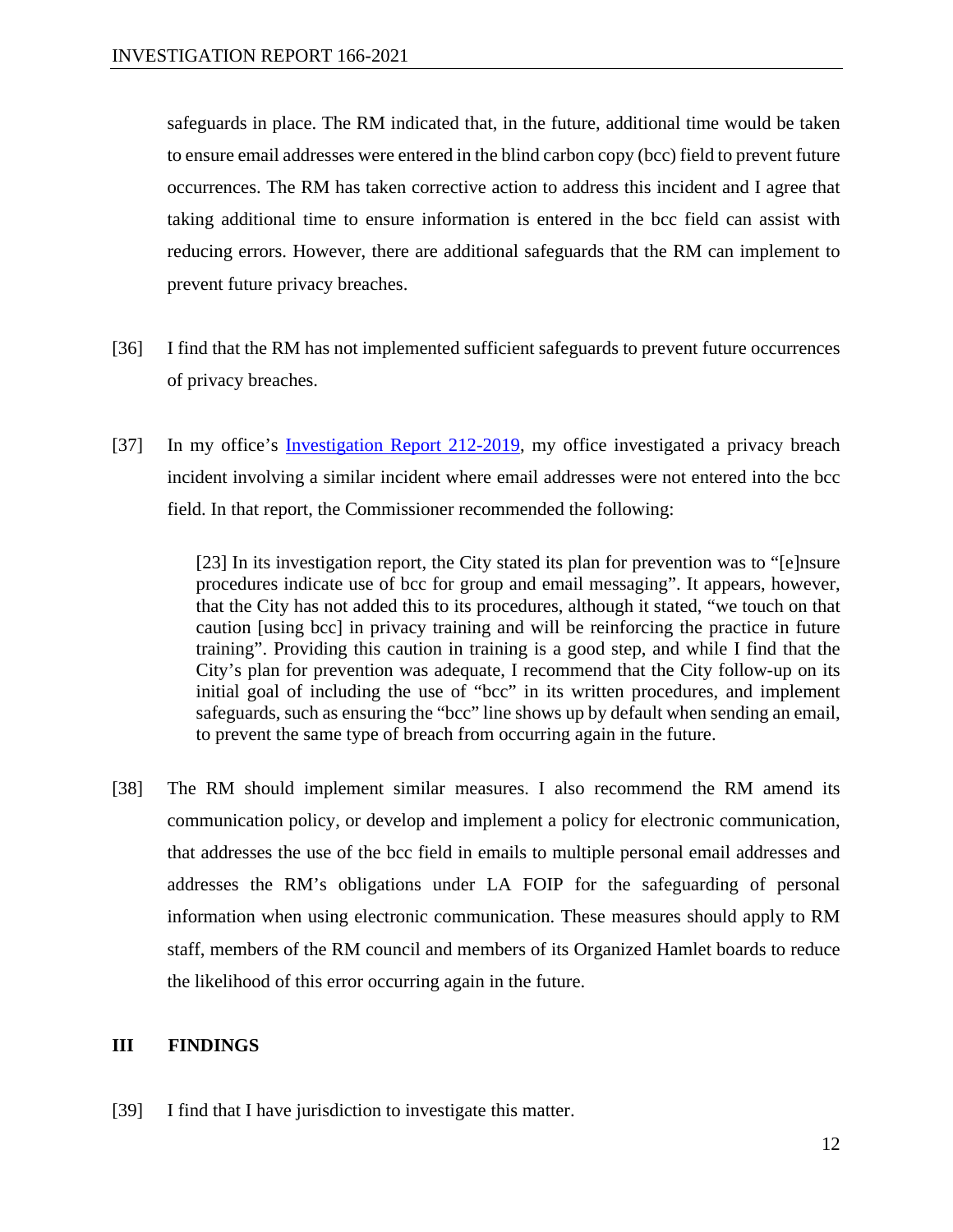- [40] I find that personal information is involved and that LA FOIP is engaged.
- [41] I find that the RM has not fully contained the privacy breach.
- [42] I find that the RM's notification to the affected individuals did not include all of the recommended elements for a notification.
- [43] I find that the RM did not have appropriate safeguards in place at the time of the privacy breach to meet its duty to protect personal information pursuant to section 23.1 of LA FOIP.
- [44] I find that the RM has not implemented sufficient safeguards to prevent future occurrences of privacy breaches.

#### **IV RECOMMENDATIONS**

- [45] I recommend the RM develop and implement a policy or procedure for responding to privacy breaches. This should include measures to contain a privacy breach, what parties should be notified of the privacy breach, and the elements to include in notification to affected individuals. As well as steps to take to investigate a privacy breach and consideration of preventative measures. The policy or procedures should also identify who the Privacy Officer is for the RM and direct the RM staff, members of the RM council and members of its Organized Hamlet boards to report privacy breach incidents to the Privacy Officer.
- [46] I recommend the RM develop and implement a privacy policy that addresses collection, use, disclosure and safeguarding of personal information to ensure it meets its obligations under LA FOIP.
- [47] I recommend the RM develop and implement a confidentiality agreement to be signed annually by all RM staff, members of the RM council and members of its Organized Hamlet boards.